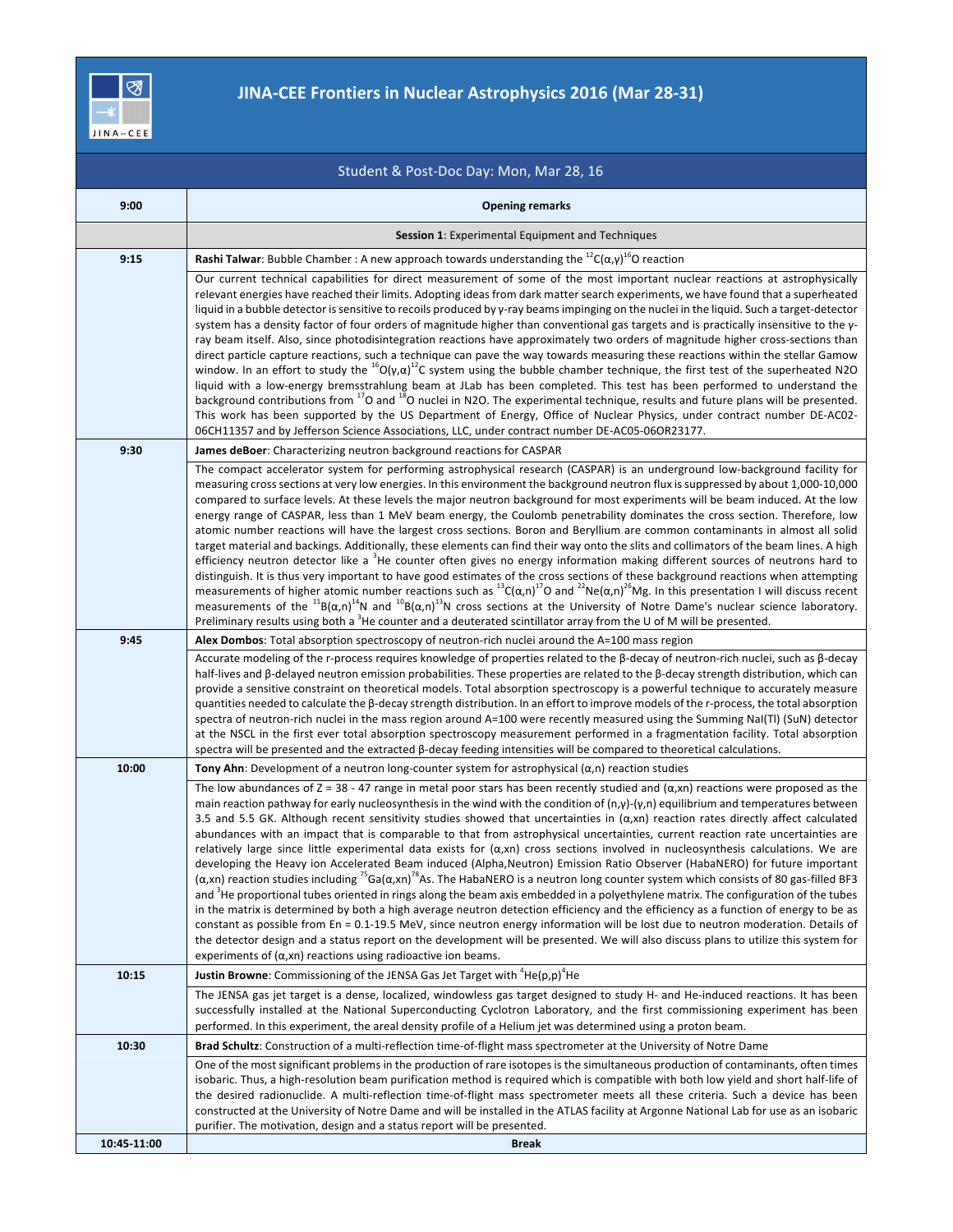|             | <b>Session 2: Compact Objects 1</b>                                                                                                                                                                                                                                                                                                                                                                                                                                                                                                                                                                                                                                                                                                                                                                                                                                                                                                                                                                                                                                                                                                                                                                                                                                                                                                                                                                     |
|-------------|---------------------------------------------------------------------------------------------------------------------------------------------------------------------------------------------------------------------------------------------------------------------------------------------------------------------------------------------------------------------------------------------------------------------------------------------------------------------------------------------------------------------------------------------------------------------------------------------------------------------------------------------------------------------------------------------------------------------------------------------------------------------------------------------------------------------------------------------------------------------------------------------------------------------------------------------------------------------------------------------------------------------------------------------------------------------------------------------------------------------------------------------------------------------------------------------------------------------------------------------------------------------------------------------------------------------------------------------------------------------------------------------------------|
| 11:00       | Oleg Korobkin: Evolution of the gamma- and X-ray radioactive source in macronovae/kilonovae from compact mergers                                                                                                                                                                                                                                                                                                                                                                                                                                                                                                                                                                                                                                                                                                                                                                                                                                                                                                                                                                                                                                                                                                                                                                                                                                                                                        |
|             | Mergers of two neutron stars or a neutron star and a black hole produce radioactive outflows, containing a mixture of heavy r-<br>process elements. Radioactive heating in these outflows will power a macronova/kilonova transient, which, if observed, could<br>provide information about astrophysical environment of the mergers. Accurate light curve calculations for macronovae/kilonovae<br>are essential to distinguish them from a variety of background sources. They in turn depend on the accurate estimates of radioactive<br>heating in the freshly synthesized r-process elements. In this presentation, I will combine the yields of r-process nucleosynthesis<br>with radiation data for individual nuclides to produce comprehensive picture of the gamma- and X-ray emission due to radioactivity<br>in various components of merger ejecta. Prospects of detection of macronova remnants in X-ray and gamma-ray bands will also be<br>discussed.                                                                                                                                                                                                                                                                                                                                                                                                                                   |
| 11:15       | <b>Ermal Rrapaj:</b> Microscopically constrained mean field models from chiral nuclear thermodynamics                                                                                                                                                                                                                                                                                                                                                                                                                                                                                                                                                                                                                                                                                                                                                                                                                                                                                                                                                                                                                                                                                                                                                                                                                                                                                                   |
|             | We explore the use of mean field models to approximate microscopic nuclear equations of state derived from chiral effective field<br>theory across the densities and temperatures relevant for simulating astrophysical phenomena such as core-collapse supernovae<br>and binary neutron star mergers. We consider both relativistic mean field theory with scalar and vector meson exchange as well as<br>energy density functionals based on Skyrme phenomenology and compare to thermodynamic equations of state derived from chiral<br>two- and three-nucleon forces in many-body perturbation theory. Quantum Monte Carlo simulations of symmetric nuclear matter<br>and pure neutron matter are used to determine the density regimes in which perturbation theory with chiral nuclear forces is valid.<br>Within the theoretical uncertainties associated with the many-body methods, we find that select mean field models describe well<br>microscopic nuclear thermodynamics. As an additional consistency requirement, we study as well the single-particle properties of<br>nucleons in a hot/dense environment, which affect e.g., charged-current weak reactions in neutron-rich matter. The identified mean<br>field models can be used across a larger range of densities and temperatures in astrophysical simulations than more computationally<br>expensive microscopic models.      |
| 11:30       | Max Katz: Mergers and Collisions of White Dwarfs on Adaptive Meshes                                                                                                                                                                                                                                                                                                                                                                                                                                                                                                                                                                                                                                                                                                                                                                                                                                                                                                                                                                                                                                                                                                                                                                                                                                                                                                                                     |
|             | Observational evidence has been mounting in recent years for the case that white dwarf mergers and collisions are potential<br>progenitors of Type Ia supernovae. This exciting development has resulted in a number of studies focused on computationally<br>modeling these events, using both particle-based codes and grid-based codes. It has become clear that for both mergers and<br>collisions, spatial and temporal resolution plays a key role in obtaining accurate results. Additionally, there are important questions<br>to be resolved about whether detonations observed in these numerical simulations are true physical phenomena or are numerically<br>seeded. Accurate initial conditions also play a key role for the mergers in particular. We have used the compressible hydrodynamics<br>code CASTRO, built on the BoxLib adaptive mesh refinement library, to simulate these binary systems, in particular focusing on the<br>role targeted mesh refinement can play in ensuring both accurate small-scale nuclear burning and accurate large-scale system<br>dynamics. In this talk I will describe the code improvements that have been made to CASTRO for the purpose of studying binary<br>white dwarf systems, and we will discuss what our simulation results imply for the future of computational modeling of white dwarf<br>mergers as Type la supernova progenitors. |
|             |                                                                                                                                                                                                                                                                                                                                                                                                                                                                                                                                                                                                                                                                                                                                                                                                                                                                                                                                                                                                                                                                                                                                                                                                                                                                                                                                                                                                         |
| 11:45-13:00 | Lunch                                                                                                                                                                                                                                                                                                                                                                                                                                                                                                                                                                                                                                                                                                                                                                                                                                                                                                                                                                                                                                                                                                                                                                                                                                                                                                                                                                                                   |
|             | <b>Session 3: Compact Objects 2</b>                                                                                                                                                                                                                                                                                                                                                                                                                                                                                                                                                                                                                                                                                                                                                                                                                                                                                                                                                                                                                                                                                                                                                                                                                                                                                                                                                                     |
| 13:00       | Farrooh Fattoyev: Exploring the Role of Nuclear Symmetry Energy in Large Scale Quantum Simulations of Nuclear Pasta                                                                                                                                                                                                                                                                                                                                                                                                                                                                                                                                                                                                                                                                                                                                                                                                                                                                                                                                                                                                                                                                                                                                                                                                                                                                                     |
|             | Matter in Neutron Star crusts and Supernovae contain regions of complex and exotic nuclear geometries collectively referred to as<br>"nuclear pasta". By employing a set of self-consistent microscopic nuclear energy density functionals we present the first results of<br>large scale quantum simulations of pasta phases with A = 2000 nucleons at baryon densities 0.03 < $\rho$ < 0.10 fm <sup>-3</sup> , proton fractions<br>$0.05 < Y_0 < 0.40$ , and zero temperature. The full quantum simulations allow us to study the role of various components of nuclear<br>interaction in the nuclear pasta formation. In particular, we explore the role and impact of the nuclear symmetry energy on these<br>pasta configurations.                                                                                                                                                                                                                                                                                                                                                                                                                                                                                                                                                                                                                                                                 |
| 13:15       | Matthew Caplan: Phase Diagrams, Thermal Conductivities, and Electrical Conductivities of Nuclear Pasta                                                                                                                                                                                                                                                                                                                                                                                                                                                                                                                                                                                                                                                                                                                                                                                                                                                                                                                                                                                                                                                                                                                                                                                                                                                                                                  |
|             | We report on recent large scale classical molecular dynamics simulations of nuclear pasta. Due to recent advances in supercomputing<br>we are now able to simulate nuclear matter at a wide range of temperatures, densities, and proton fractions, thereby assembling a<br>phase diagram for nuclear pasta. Additionally, we study electron transport in the crust by calculating the static structure factor of<br>nucleons in the pasta. This allows us to calculate the thermal and electrical conductivity of nuclear pasta, and we find that the<br>presence of defects in nuclear pasta decrease the thermal and electrical conductivity of the crust.                                                                                                                                                                                                                                                                                                                                                                                                                                                                                                                                                                                                                                                                                                                                           |
| 13:30       | Mackenzie Barton-Rowledge: An Exotic Battery: Neutron Star Heating from New Physics Annihilations                                                                                                                                                                                                                                                                                                                                                                                                                                                                                                                                                                                                                                                                                                                                                                                                                                                                                                                                                                                                                                                                                                                                                                                                                                                                                                       |
|             | Usual supernova exclusions of new particles come from energetic constraints during the supernova; however, exotic particles that<br>are pair-produced during the supernova at rates less than the critical cooling constraints--often because they are heavy--can be<br>trapped in the neutron star's gravitational potential and may later annihilate into standard model particles, heating the cold neutron<br>star years or millennia after the supernova.                                                                                                                                                                                                                                                                                                                                                                                                                                                                                                                                                                                                                                                                                                                                                                                                                                                                                                                                          |
| 13:45       | <b>Stephan Stetina:</b> Superfluid Hydrodynamics from Field Theory                                                                                                                                                                                                                                                                                                                                                                                                                                                                                                                                                                                                                                                                                                                                                                                                                                                                                                                                                                                                                                                                                                                                                                                                                                                                                                                                      |
|             | Multi component hydrodynamic models are a useful tool to describe a large variety of observable phenomena in compact stars<br>such as pulsar glitches or the r-mode instability. Depending on the ground state of matter inside a compact star such a<br>hydrodynamic description might be fairly complicated, in particular in the presence of superfluid phases. In order to relate the<br>phenomenology of compact stars to underlying microscopic physics it is therefore crucial to understand in detail how the effective<br>hydrodynamic description emerges from a quantum field theory. We show how the non-dissipative hydrodynamic parameters can<br>be derived from a scalar quantum field theory. In addition, sound modes and instabilities will be discussed in this approach.                                                                                                                                                                                                                                                                                                                                                                                                                                                                                                                                                                                                           |